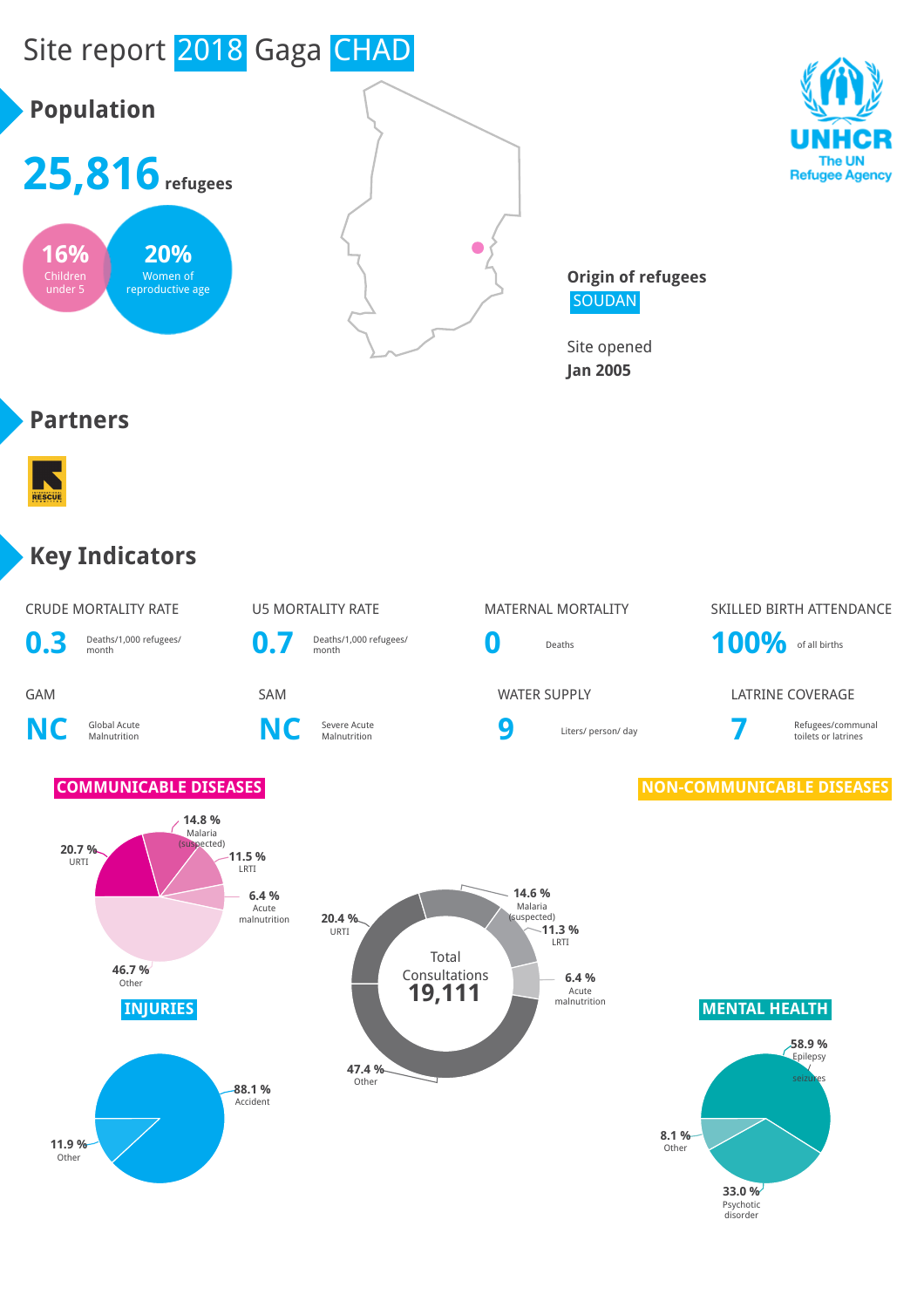### **Public Health**

| <b>HEALTH STAFFING</b>                                      | <b>INDICATOR</b> | <b>STANDARD</b> |           | <b>MORBIDITY</b>                                 | <b>INDICATOR</b> | <b>STANDARD</b> |   |   |
|-------------------------------------------------------------|------------------|-----------------|-----------|--------------------------------------------------|------------------|-----------------|---|---|
| Number of medical doctors                                   | 0                | 1: 50,000       | ☺         | Incidence of malaria among children under        | 3                |                 |   |   |
| Number of qualified nurses                                  | 6                | $1:$ < 10,000   | ◎         | Incidence of watery diarrhoea among              | 20               |                 |   |   |
| Number of community health workers                          | 17               | 1: 1,000        | ೞ         | children under 5                                 |                  |                 |   |   |
| <b>ACCESS AND UTILIZATION</b>                               | <b>INDICATOR</b> | <b>STANDARD</b> |           | Incidence of pneumonia among children<br>under 5 | 27               |                 |   |   |
| Consultations per trained clinician per day                 | 31               | < 50            | ◙         | Incidence of pneumonia among over 5              | 7                |                 |   |   |
| Health utilisation rate (new visits / refugee /             | 0.7              | $1 - 4$         | Ø         | Tuberculosis success rate                        | 100%             | < 90%           | ◙ |   |
| year)<br>Proportion of host population consultations        | 34%              |                 |           | Were any MDR/X-TB cases diagnosed among<br>PoCs? | <b>No</b>        | <b>No</b>       | ☺ |   |
| <b>MORTALITY</b>                                            | <b>INDICATOR</b> | <b>STANDARD</b> |           | VACCINATION                                      | <b>INDICATOR</b> | <b>STANDARD</b> |   |   |
| <b>Crude Mortality Rate</b><br>(CMR) (/1000/month)          | 0.3              | < 0.75          | Ø         | Full vaccination coverage                        | 99%              | $< 95\%$        |   |   |
| <b>Under-five Mortality Rate</b><br>(U5MR) (/1000/month)    | 0.7              | $< 1.5$         | $\bullet$ | Measles vaccination coverage                     | 99%              | < 95%           |   |   |
| <b>Infant Mortality Rate</b><br>(IMR) (/1000 livebirths)    | 30.2             | < 30            | Δ         | Source of vaccination data                       | <b>HIS</b>       |                 |   |   |
| <b>Neonatal Mortality Rate</b><br>(NNMR) (/1000 livebirths) | $\mathbf{0}$     | < 20            | $\bullet$ | <b>IN-PATIENT DEPARTMENT (IPD)</b>               | <b>INDICATOR</b> | <b>STANDARD</b> |   |   |
| <b>OUTBREAK ALERT AND RESPONSE</b>                          | <b>INDICATOR</b> | <b>STANDARD</b> |           | Average length of stay (days)                    | 2.6              |                 |   |   |
| Proportion of outbreaks investigated within 48<br>hours     |                  | 100%            |           | Case fatality rate                               | 0.0              |                 |   |   |
| Number of outbreaks reported                                | $\mathbf{0}$     |                 |           | Hospitalisation rate                             | 8.1              | $50 - 150$      |   | Ø |

## **Reproductive Health**

| <b>ANTENATAL CARE</b>                                                                     | <b>INDICATOR</b> | <b>STANDARD</b> |   | <b>FAMILY PLANNING</b>                                                      | <b>INDICATOR</b> | <b>STANDARD</b> |  |
|-------------------------------------------------------------------------------------------|------------------|-----------------|---|-----------------------------------------------------------------------------|------------------|-----------------|--|
| Antenatal care coverage                                                                   | 93%              | > 90%           |   | Contraceptive prevalence rate                                               | 57%              | $\geq 30\%$     |  |
| Coverage of antenatal tetanus vaccination                                                 | 95%              | >95%            |   | Source of contraceptive prevalence data                                     | <b>HIS</b>       |                 |  |
| <b>DELIVERY CARE</b>                                                                      | <b>INDICATOR</b> | <b>STANDARD</b> |   | SEXUAL AND GENDER-BASED VIOLENCE (SGBV)                                     | <b>INDICATOR</b> | <b>STANDARD</b> |  |
| Proportion of births attended by skilled<br>personnel                                     | 100%             | $\geq 90\%$     | ✓ | Total number of reported rapes                                              |                  |                 |  |
| Proportion of births conducted by caesarean<br>section                                    | 0%               | $5 - 15%$       | Ø | Proportion of eligible rape survivors provided<br>with PEP within 72 hours  |                  | 100%            |  |
| Proportion of newborn infants with low birth<br>weight (<2500 gs) (weighed within 72 hrs) | 2%               | < 15%           |   | Proportion of eligible rape survivors provided<br>with ECP within 120 hours | 100%             | 100%            |  |
| Proportion of teenage pregnancies                                                         | 5%               |                 |   | SEXUALLY TRANSMITTED INFECTIONS (STIS)                                      | <b>INDICATOR</b> | <b>STANDARD</b> |  |
| Still birth rate (/ 1000 total births / month)                                            |                  |                 |   | Number of genital ulcer diseases                                            | 7                |                 |  |
| Number of maternal deaths                                                                 |                  |                 |   | Number of Pelvic Inflammatory diseases                                      | 22               |                 |  |
| Proportion of maternal deaths investigated<br>within 48 hours                             | 200%             | 100%            |   |                                                                             |                  |                 |  |